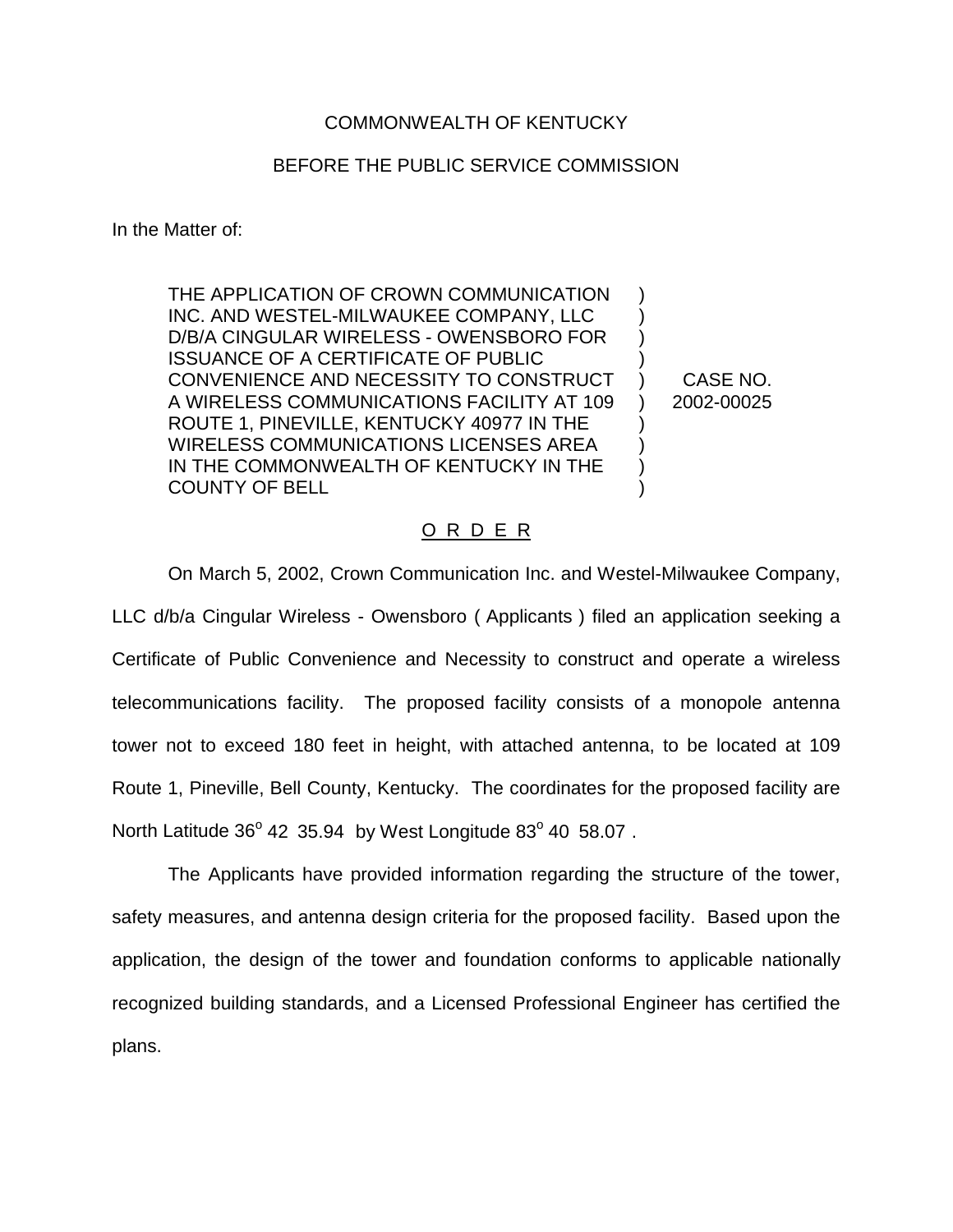Pursuant to 807 KAR 5:063, the Applicants have notified the County Judge/ Executive of the proposed construction. The Applicants have filed applications with the Federal Aviation Administration ( FAA ) and the Kentucky Airport Zoning Commission ( KAZC ) seeking approval for the construction and operation of the proposed facility. The FAA application has been approved. The KAZC responded to the Applicants by letter stating that because the proposed structure does not exceed 200 feet in height, KAZC approval is not necessary in this matter.

The Applicants have filed evidence of the appropriate notices provided pursuant to 807 KAR 5:063. The notices solicited any comments and informed the recipients of their right to request intervention. To date, no public comments have been filed with the Commission.

The Commission, having considered the evidence of record and being otherwise sufficiently advised, finds that the Applicants have demonstrated that a facility is necessary to provide adequate utility service and therefore a Certificate of Public Convenience and Necessity to construct the proposed facility should be granted.

Pursuant to KRS 278.280, the Commission is required to determine proper practices to be observed when it finds, upon complaint or on its own motion, that the facilities of any utility subject to its jurisdiction are unreasonable, unsafe, improper, or insufficient. To assist the Commission in its efforts to comply with this mandate, the Applicants should notify the Commission if they do not use this antenna tower to provide service in the manner set out in their application and this Order. Upon receipt of such notice, the Commission may, on its own motion, institute proceedings to consider the

-2-